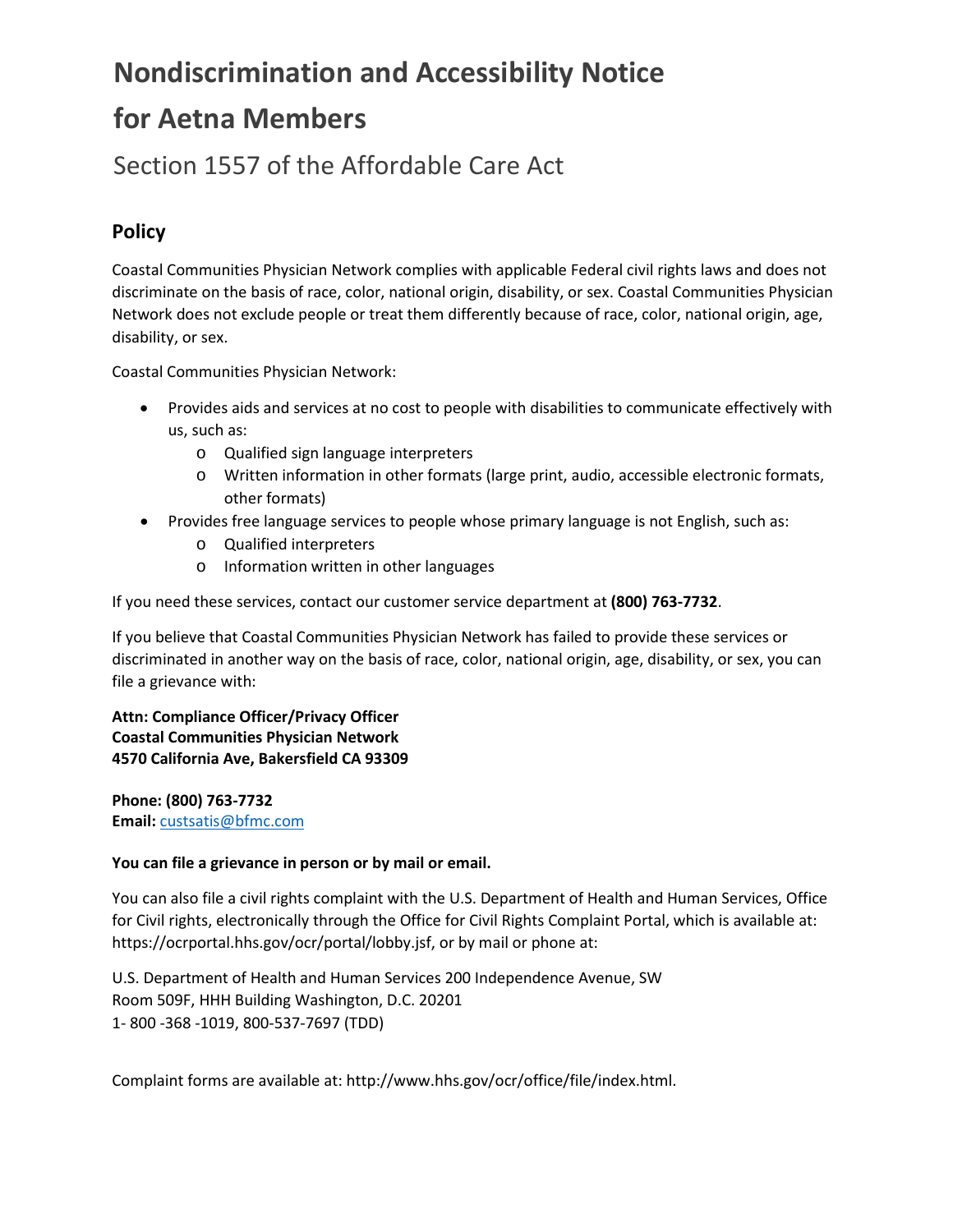# **Nondiscrimination and Accessibility Notice**

# **for Aetna Members**

### Section 1557 of the Affordable Care Act

Such complaints must be filed within 180 days of the date of the alleged discrimination.

### **Getting Help in Your Language**

#### **English**

ATTENTION: If you speak another language, language assistance services, free of charge, are available to you. Call 1-866-353-9802 (TTY: 711).

#### **Español (Spanish)**

ATENCIÓN: Si habla español, tiene a su disposición servicios gratuitos de asistencia lingüística. Llame al 1-866-353-9802 (TTY: 711).

#### **Tiếng Việt (Vietnamese)**

CHÚ Ý: Nếu bạn nói Tiếng Việt, có các dịch vụ hỗ trợ ngôn ngữ miễn phí dành cho bạn. Gọi số 1-866-353-9802 (TTY: 711).

#### **Tagalog (Tagalog ̶Filipino)**

PAUNAWA: Kung nagsasalita ka ng Tagalog, maaari kang gumamit ng mga serbisyo ng tulong sa wika nang walang bayad. Tumawag sa 1-866-353-9802 (TTY: 711).

### **한국어 (Korean)**

주의: 한국어를 사용하시는 경우, 언어 지원 서비스를 무료로 이용하실 수 있습니다. 1-866-353-9802 (TTY: 711)번으로 전화해주십시오.

#### **繁體中**文**(Chinese)**

注意:如果您使用繁體中文,您可以免費獲得語言援助服務。請致電 1-866-353-9802 (TTY: 711)。

#### Հ այ ե ր ե ն **(Armenian)**

ՈՒՇԱԴՐՈՒԹՅ ՈՒՆ՝ Եթե խո ս ո ւ մ եք հ այ ե ր ե ն , ապա ձեզ ան վ ճ ար կ ար ո ղ են տր ամ ադ ր վ ե լ լ ե զ վ ակ ան աջ ակ ց ո ւ թյ ան ծ առ այ ո ւ թյ ո ւ ն ն ե ր : Զան գ ահ ար ե ք 1-866-353-9802 (TTY: 711):

#### **Русский (Russian)**

ВНИМАНИЕ: Если вы говорите на русском языке, то вам доступны бесплатные услуги перевода. Звоните 1-866-353-9802 (TTY: 711):.

#### **(Farsi (**فارسی

نبصورت رایگان برای شما **توجه**: اگر به زبان فارسی گفتگو � کنید، تسه�الت زبای